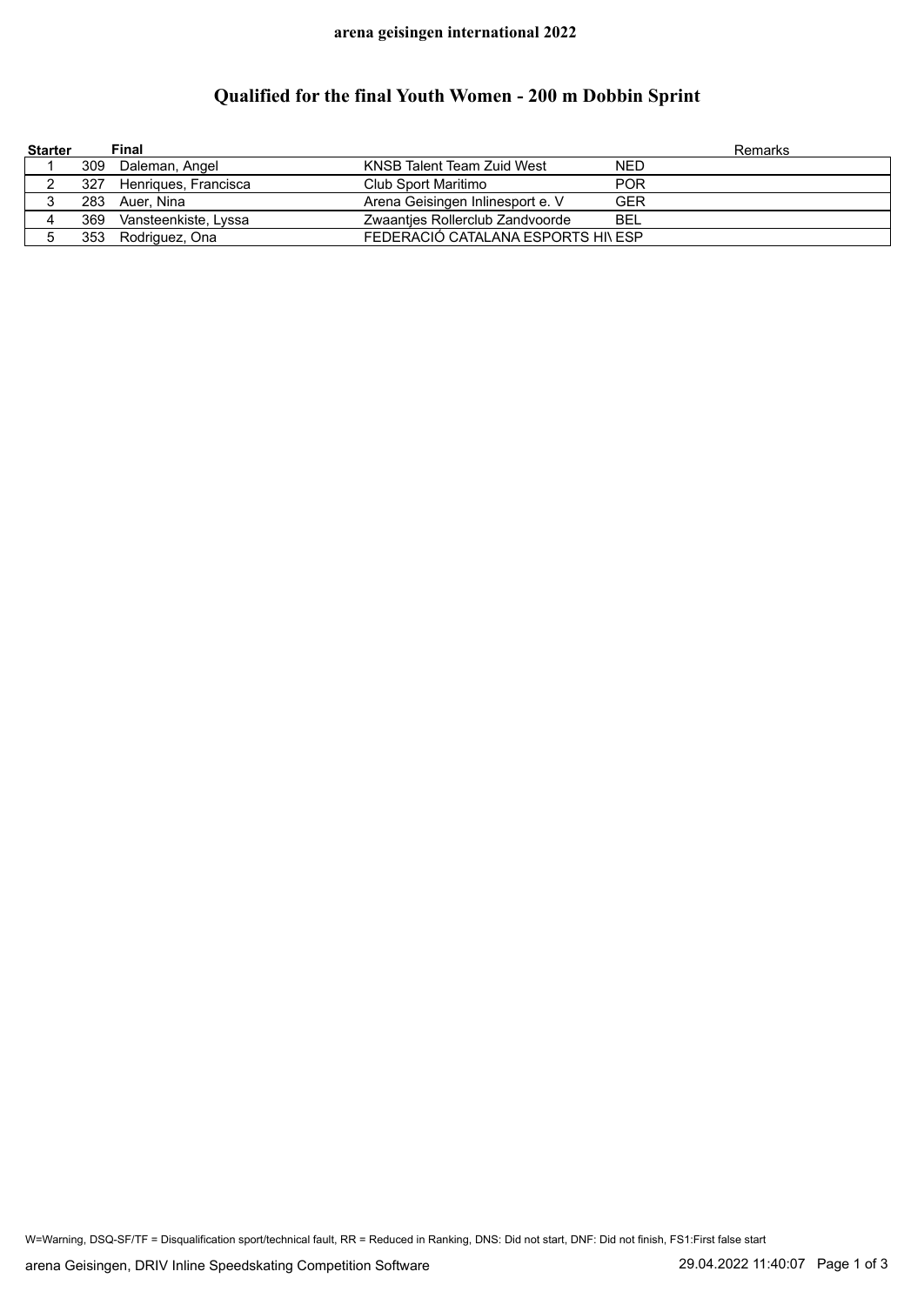## **Results qualification Youth Women - 200 m Dobbin Sprint**

Qualified for the Final: 5 best time

| <b>Results</b> | <b>Qualification1</b>         |                                  |                              | Rank | Points/Time Remarks |  |
|----------------|-------------------------------|----------------------------------|------------------------------|------|---------------------|--|
|                | 353 Rodriguez, Ona            | FEDERACIÓ CATALANA ES            | <b>ESP</b><br>1              |      | 15,614              |  |
|                | 369 Vansteenkiste, Lyssa      | Zwaantjes Rollerclub Zandvc BEL  | $\overline{c}$               |      | 15,881              |  |
|                | 283 Auer, Nina                | Arena Geisingen Inlinesport      | 3<br><b>GER</b>              |      | 15,944              |  |
|                | 327 Henriques, Francisca      | Club Sport Maritimo              | <b>POR</b><br>4              |      | 16,046              |  |
|                | 309 Daleman, Angel            | KNSB Talent Team Zuid Wes NED    | 5                            |      | 16,054              |  |
|                | 352 Rodrigues, Jéssica        | <b>CDR Prazeres - Madeira</b>    | 6<br><b>POR</b>              |      | 16,106              |  |
|                | 297 Campitelli, Giorgia       | A.S.D. ROLLING PATTINAT(         | $\overline{7}$<br><b>ITA</b> |      | 16,169              |  |
|                | 310 De Gianni, Rita           | SSDS MENS SANA IN CORI           | 8<br><b>ITA</b>              |      | 16,219              |  |
|                | 315 Falco, Carola             | ASD BRIANZAINLINE                | 9<br><b>ITA</b>              |      | 16,269              |  |
|                | 314 Espin, Julian             | FEDERACIÓ CATALANA ES            | <b>ESP</b><br>10             |      | 16,304              |  |
|                | 359 Schaefer, Annemarie       | TSSC Erfurt e.V.                 | 11<br><b>GER</b>             |      | 16,336              |  |
|                | 286 Bedon, Julia              | ASD Polisportiva Bellusco        | <b>ITA</b><br>12             |      | 16,365              |  |
|                | 345 Pasquarella, Gabriella    | GTC2022 Simmons Racing 1         | 13<br><b>USA</b>             |      | 16,399              |  |
|                | 338 Meucci, Emma              | SSDS MENS SANA IN CORI           | 14<br><b>ITA</b>             |      | 16,433              |  |
|                | 339 Mezgolits, Katharina      | <b>STU Eisenstadt</b>            | <b>AUT</b><br>15             |      | 16,449              |  |
|                | 356 Rosucci, Chiara           | SSDS MENS SANA IN CORI           | <b>ITA</b><br>16             |      | 16,472              |  |
|                |                               | IN-LINE VESELÍ                   | <b>CZE</b><br>17             |      |                     |  |
|                | 326 Hanzelkova, Viktorie      |                                  |                              |      | 16,503              |  |
|                | 288 Biondi, Matilde           | A.S.D. ROLLING PATTINAT(         | <b>ITA</b><br>18             |      | 16,562              |  |
|                | 318 Folli, Elisa              | DEBBY ROLLER TEAM                | <b>ITA</b><br>19             |      | 16,660              |  |
|                | 294 Braun, Violette           | BISCHHEIM STRASBOURG FRA         | 20                           |      | 16,665              |  |
|                | 373 Verburgh, Lotte           | Zwaantjes Rollerclub Zandvc BEL  | 21                           |      | 16,689              |  |
|                | 340 Minghi, Margherita        | SSDS MENS SANA IN CORI           | <b>ITA</b><br>22             |      | 16,708              |  |
| 311            | De Lange, Milou               | <b>KNSB Talent Team Zuidwest</b> | 23<br><b>NED</b>             |      | 16,771              |  |
|                | 368 van der Meijden, Amber    | <b>KNSB Talent Team Zuidwest</b> | 24<br><b>NED</b>             |      | 16,788              |  |
|                | 343 Nijboer, Sophie           | <b>KNSB Talent Team Noord</b>    | <b>NED</b><br>25             |      | 16,788              |  |
|                | 282 Aubert, Noah              | ARVOR ROLLER SPORT               | France, Metropolitar26       |      | 16,812              |  |
|                | 320 Fritz Barrera, Maria Jose | <b>AVIVAS</b>                    | COL<br>27                    |      | 16,818              |  |
|                | 383 Pastén Le-fort, Catalina  | Colo colo                        | <b>CHI</b><br>28             |      | 16,825              |  |
|                | 332 Ladeira, Leonor           | Club Sport Maritimo              | <b>POR</b><br>29             |      | 16,835              |  |
|                | 296 Callegari, Lucia          | ASD PATTINATORI SPINEA           | <b>ITA</b><br>30             |      | 16,850              |  |
|                | 329 Iannarelli, Giorgia       | ASD Polisportiva Bellusco        | 31<br><b>ITA</b>             |      | 16,860              |  |
|                | 333 LAMARE, Lois              | <b>MAMERS ROLLER SPORT</b>       | France, Metropolitar32       |      | 16,879              |  |
|                | 334 Lecoq, Jade               | <b>CPAL LOCMINE</b>              | <b>FRA</b><br>33             |      | 16,881              |  |
|                | 324 Haemels, Merel            | Reko Rollerclub Zemst            | <b>BEL</b><br>34             |      | 16,886              |  |
|                | 335 Leemans, Louka            | Rolschaatsclub Heverlee          | <b>BEL</b><br>35             |      | 16,905              |  |
|                | 361 Schumann, Lina            | RSV Blau-Weiß Gera e.V.          | <b>GER</b><br>36             |      | 16,925              |  |
|                | 305 Clementoni, Sofia         | A.S.D. ROLLING PATTINAT( ITA     | 37                           |      | 16,944              |  |
|                | 362 Seoane, Monica            | FEDERACIÓ CATALANA ES ESP        | 38                           |      | 17,015              |  |
|                | 319 Freitas, Ana Rita         | CDR SANTANENSE - Madei POR       | 39                           |      | 17,063              |  |
|                | 303 Cherubini, Matilde        | SSDS MENS SANA IN CORI ITA       | 40                           |      | 17,069              |  |
|                | 300 Castorina, Giorgia        | Asd Diavoli Rossi                | <b>ITA</b><br>41             |      | 17,070              |  |
|                | 299 Carraro, Elisabetta       | G.S.S. GRUPPO SPORTIVC ITA       | 42                           |      | 17,074              |  |
|                | 325 Hänsel, Kira              | <b>SC DHfK Leipzig</b>           | <b>GER</b><br>43             |      | 17,078              |  |
|                | 301 Castorina, Martina        | Asd Diavoli Rossi                | <b>ITA</b><br>44             |      | 17,079              |  |
|                | 381 Zingaretti, Rebecca       | LunA Sports Academy a.s.d.       | <b>ITA</b><br>45             |      | 17,143              |  |
|                | 291 Boos, Janne               | <b>KTT Noordwest Inline</b>      | <b>NED</b><br>46             |      | 17,146              |  |
|                | 304 CHOPIN, Celia             | MAMERS ROLLER SPORT              | France, Metropolitar47       |      | 17,154              |  |
|                | 355 Romagnoili, Eleonora      | LunA Sports Academy a.s.d.       | <b>ITA</b><br>48             |      | 17,177              |  |
|                | 358 Sandor, Lilla             | Tornado Team                     | <b>HUN</b><br>49             |      | 17,186              |  |
|                | 347 Pirola, Sophie            | ASD Polisportiva Bellusco        | <b>ITA</b><br>50             |      | 17,209              |  |
|                | 379 Yañez, María José         | Unión Norte                      | <b>COL</b><br>51             |      | 17,212              |  |
|                |                               |                                  | <b>ITA</b><br>52             |      |                     |  |
|                | 307 Corradini, Lea            | <b>ASD Polisportiva Bellusco</b> | <b>ITA</b><br>53             |      | 17,309<br>17,355    |  |
|                | 295 Brioschi, Elena           | ASD Polisportiva Bellusco        | 54                           |      |                     |  |
|                | 280 Albera, Xysa              | Pattinaggio Alte Ceccato         | <b>ITA</b>                   |      | 17,380              |  |
|                | 322 Gatti, Sara               | ASD BRIANZAINLINE                | <b>ITA</b><br>55             |      | 17,403              |  |
|                | 348 Pracharova, Monika        | RTS Praha                        | <b>CZE</b><br>56             |      | 17,405              |  |
|                | 298 Carraro, Eleonora         | G.S.S. GRUPPO SPORTIVC ITA       | 57                           |      | 17,440              |  |
|                | 349 Pracharova, Johana        | RTS Praha                        | <b>CZE</b><br>58             |      | 17,468              |  |
|                | 346 Pasquinotti, Greta        | LunA Sports Academy a.s.d.       | <b>ITA</b><br>59             |      | 17,472              |  |
|                | 302 Cavalli, Chiara           | DEBBY ROLLER TEAM                | <b>ITA</b><br>60             |      | 17,488              |  |
|                | 372 Vecchi, llaria            | ASD Polisportiva Bellusco        | <b>ITA</b><br>61             |      | 17,488              |  |

W=Warning, DSQ-SF/TF = Disqualification sport/technical fault, RR = Reduced in Ranking, DNS: Did not start, DNF: Did not finish, FS1:First false start